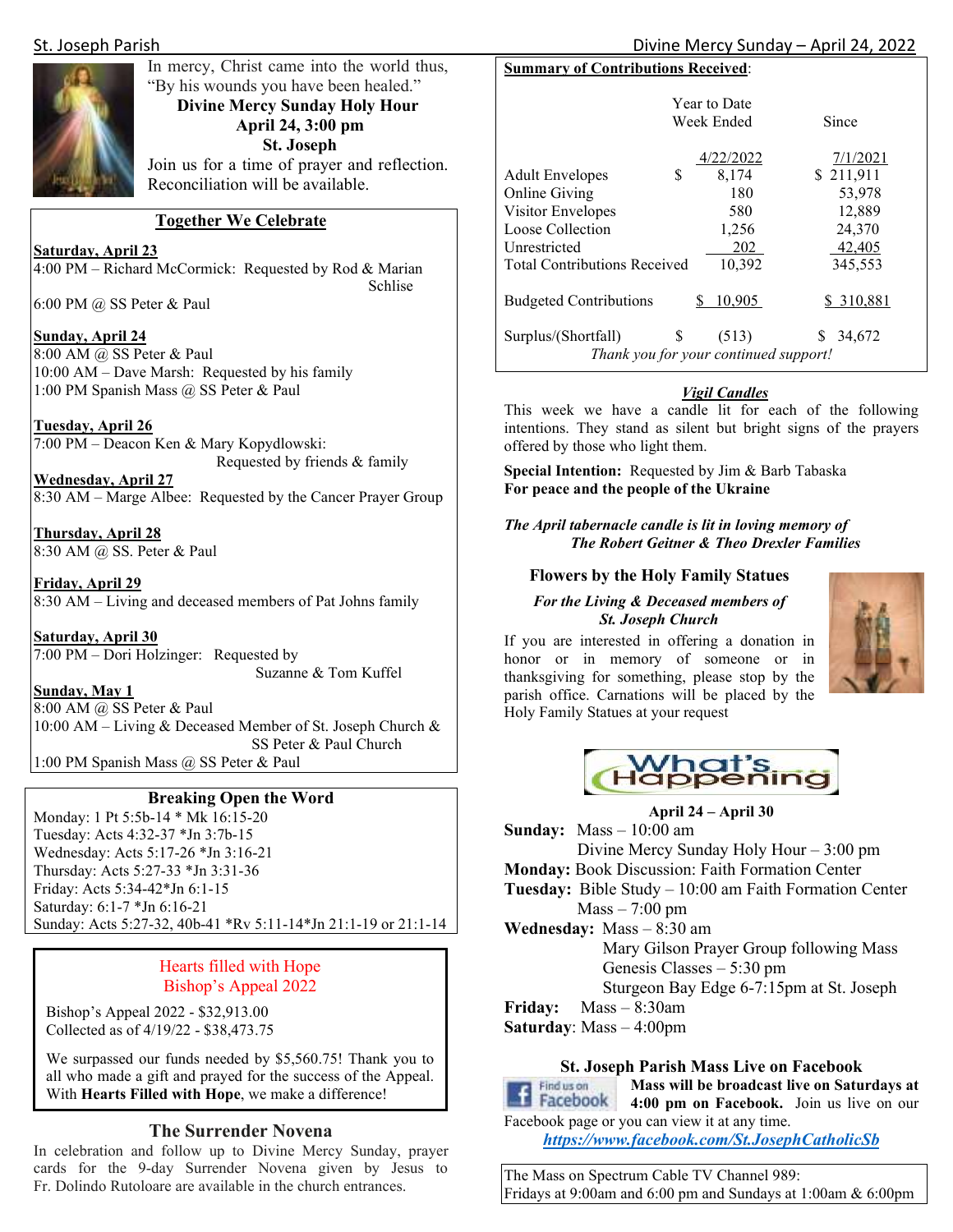

Please keep in your prayers these children preparing for First Communion on May 1 at St. Joseph & Corpus Christi. Arianna Castillo, Collin Borkovetz, Daryl Campbell,

Lauren Daubner, Lukas Doyle, Graham Hanson, Rylee Herbst, Zoey Jilot, Kaden Pairolero, Caleb Schopf, Katherine Macias, Abigail Smullen, Daniel Perez, Briana Sanchez, Juan Sanchez, Griffin Zirbel, Collins Davis, Johnathan DePrey, Alessio Di Leo, Madison Ellenbecker, Cathryn Fellner, Sidney Gaida, Katherine Goettelman, Ereling Ramirez, Rohan Goettlelman-Hodges, Kwynn Hoernke, Carter Jeanquart, Nadia Kurek, Josephine Le, Selymar Ramierz, Lillie Thornton, Delaney Anne Hayes, John Hayes.

### **Edge and Life Teen**

#### **Middle High School Religious Education and Youth Ministry**

We do not pretend that life is all beauty. We are aware of darkness and sin, of poverty and pain. But we know Jesus has conquered sin and passed through his own pain to the glory of the Resurrection. And we live in the light of his Paschal Mystery - the mystery of his Death and Resurrection. "We are an Easter People and Alleluia is our song!". --St. John Paul II, 1986

#### Youth Ministry this week…

Sunday, April 24th: Life Teen end of year celebration by serving others! We will be spending the day at Door County Candle Company helping with the Ukraine candle fundraiser.

Edge at St. Joseph (April 27th)

End of year celebration at St. Joseph from 6-7:15pm (parents please read email so you know what food to bring)

No Edge at HNM on April 27th.

**Parents of the class of 2023: if you missed last week's parent/student meeting, please contact Sarah ASAP to get information on Confirmation 2023. Preparation is beginning SOON!**

#### **Mass Intentions Available**

If you would like to have a Mass Intention said for someone, please stop at the parish office or call 743-2062. There are weekday Masses available. Each Mass is \$10.00.



#### **Sunday Social Resurrected!**

We are so happy to announce that the Sunday Social is back beginning May 1. If you would be interested in being a part of this ministry, gather up your family/friends and form a

team. Call the parish office or Brent Brilla for more information or to get on the schedule.



**Knights of Columbus Council 2478** of Sturgeon Bay has selected **Gene Haen Family** to receive its Family of the Month award. Each month the council selects a family from one of the four

parishes: Corpus Christi, St Joseph, Saints Peter and Paul and Holy Name of Mary. It is not required that a KC member be part of the nominated family. Anyone wishing to suggest a family for nomination may contact a member of KC council 2478. Congratulations and God bless the **Gene Haen Family!** 

#### St. Joseph Parish **Divine Mercy Sunday – April 24, 2022**



**Society of St. Vincent de Paul St. Joseph Conference 526 Louisiana St. Sturgeon Bay, Wi. 54235 svdpstjosephconference@gmail.com 1-715-212-1190**

Second Sunday of Easter/Divine Mercy Sunday

In our Gospel today, Jesus stands in the midst of us and says, Peace be with you! Indeed, the mercy of God centers our heart in peace.

Many are surprised to find out that the Society of St. Vincent de Paul was not founded by St. Vincent de Paul. In fact, it was formed over 200 years after his death. St. Vincent de Paul lived in Paris from 1581 to 1661. He was famous for ministering to the poor in the slums of Paris and founding religious orders to help the poor. They are still active today: Ladies of Charity, Daughters of Charity and the Congregation of the Mission (priests and brothers dedicated to caring for the poor.)

Jump ahead to 1833 and the Industrial Revolution which brought great poverty and hardship to Paris with many living in poverty. There were a group of students at the Sorbonne in Paris who met regularly for intense debates and one such debate found them defending the Catholic Church. "Sure, your church did a lot of good in the past, but what is it doing now?"

One of the students, Federick Ozanam, was cut to the heart by the accusation and urged 5 of his friends to respond to the accusation with action, saying "Let us go to the poor". The group began meeting regularly and seeking out the poor in Paris. On April 23, 1833 they started a group called the Conference of Charity. After one year they changed the name to the Society of St. Vincent de Paul. They were assisted by a Daughter of Charity Sr. Rosalie Rendu. She helped Frederick Ozanam and friends get organized. This weekend celebrates the Anniversary of the founding of The Society of St. Vincent de Paul.

"Be kind and love, for love is your first gift to the poor. They will appreciate your kindness and your love more than all else you can bring to them." - Sr. Rosaliie Rendu

#### **Christ Child Society**

You are invited to attend their first meeting of the year on Monday, April 25, 2022 at the library at SS Peter & Paul in Institute. They welcome you to help the under-served children in our area. They socialize at 12:30 pm and begin the meeting at 1:00 pm. Contact June Nirschl with any questions at 920-839-2017.

#### **Fr. Stu Movie**

A group is planning to attend the showing of Fr. Stu at the Cinema 6 this Tuesday at 5:45 pm, meet in the lobby at 5:30 pm if you would like to join us. It is \$5.00 Tuesday!! Hope to see you there! Check out the bulletin insert for more about the film.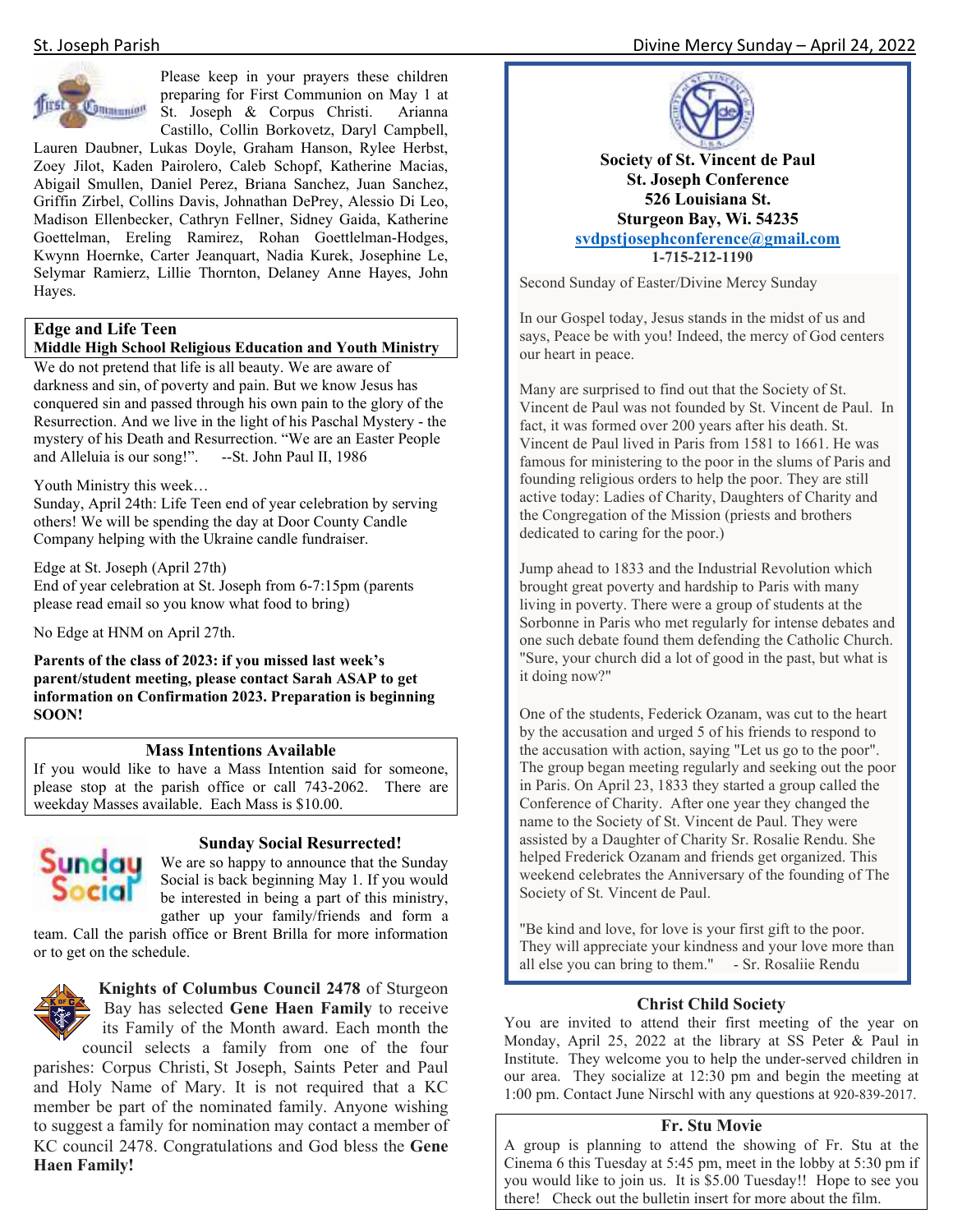

### **OFFICE OF**

## Communication **Services**

Dan Bartleson Director Cell: 406-475-0308 Desk: 406-389-7057 dbartleson@diocesehelena.org https//:diocesehelena.org

THE ROMAN CATHOLIC Diocese or Helena

February 11, 2022

Sony Pictures will release the film, Father Stu, on April 13, 2022.

It's encouraging that Mark Wahlberg's passion to make this film is coming to fruition and we appreciate the thoughtful and diligent work of the production team.

Father Stuart Long's dramatic conversion to Christ before becoming a priest led many people to Christ and the Catholic Faith. His courageous witness left a special legacy in the Diocese of Helena.

Viewers should be warned that the film contains objectionable language, violence, and adult content. However, it's our hope that the redemptive story of Fr. Stu's conversion will invite viewers to faith and strengthen believers.

Bishop George Thomas, who ordained Father Stu to the priesthood and Bishop Austin Vetter, the current Bishop of Helena agreed; Father Stu-raw and unfiltered, combative and grace-filled, witnesses to the truth that no one is ever beyond the reach of redemption.

> P.O. Box 1729 · Helena, MT 59624-1729 Phone: 406.442.5820 · Fax: 406.442.5191 www.diocesehelena.org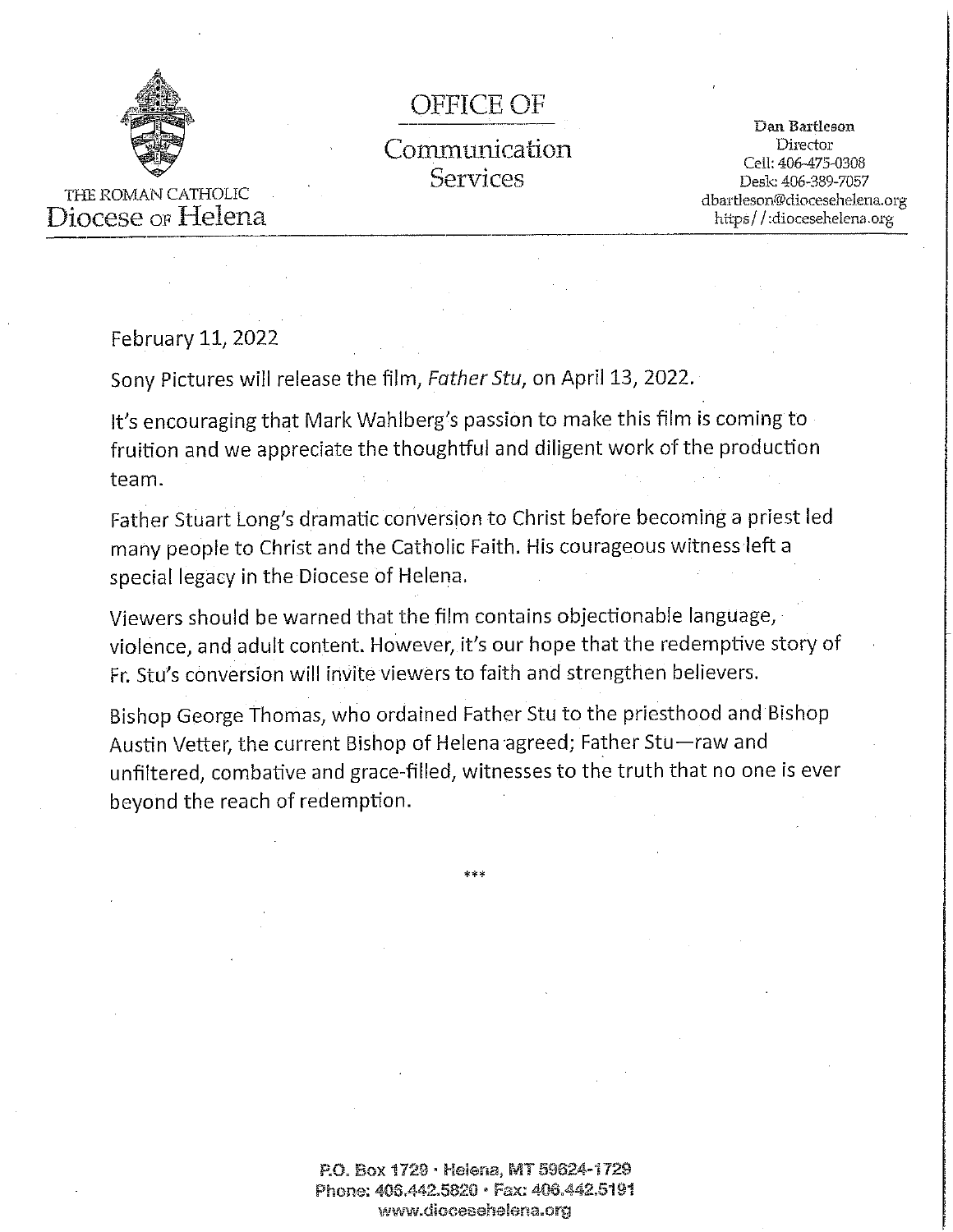# **MARK WAHLBERG**

Years ago, the pastor of my parish shared with me the true story of Father Stuart Long. Stu was a man from Montana who'd been a state champion boxer, a failed actor, a butcher, and a troublemaker - he was a flawed man who eventually found himself, like so many of us, looking for a higher purpose. He found his purpose in the pursuit of faith, driven by a desire for a deeper relationship with God. His is a true redemption story.

Father Stu became an inspiration to many despite countless obstacles, facing those obstacles with grace, courage, and humor. I found his story so inspiring that I knew I had to find a way to bring it to the big screen. It was important to me that people get the chance to meet this man and learn from his story. It was a journey that took many years and the hard work of some incredible collaborators.

Those who knew Father Stu during his life were forever changed by him. It's our sincere hope that through this film we can expand Stu's contributions beyond the communities he touched in life and share his story with the entire world.

This has been a passion project for me and I'm so excited to finally be able to tell this story; I'm humbled by the opportunity to honor this amazing priest.

Mark Wahlberg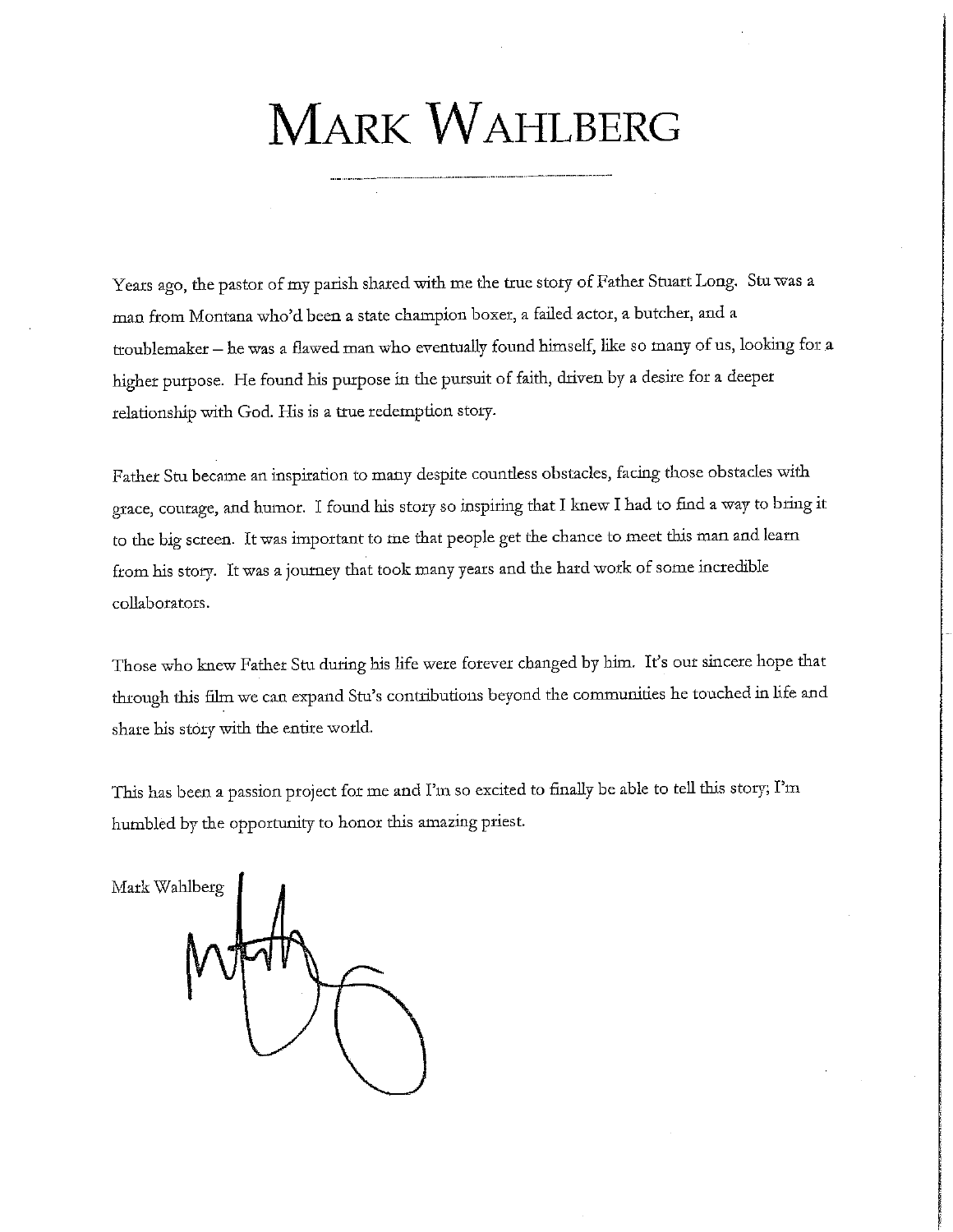



# St. John Bosco School Class of 2023 Fundraiser

Because of the success from last year's spring greenhouse sale at Sully's Produce, the current 7<sup>th</sup> grade class will be offering certificates to use at their greenhouse and produce stand again this year. The profits from the gift certificates will be going towards the 2023 Class Trip to Washington DC.

We are offering a \$25 certificate that you can use at their greenhouse or farm stand on County C to pick out your own flowers or plants. There will be beautiful flower arrangements in pots or hanging baskets, as well as pots of succulents. You may also choose from individual plants to create your own pot or to fill your flower beds.

#### **Remember that Mother's Day is May 8<sup>th</sup>** – a lot of moms and grandmas love flowers!

The certificates will be good only at the Sully's Produce greenhouse and market stand located at 7054 County Hwy C. The certificates must be used by June 15, 2022. We will be selling the certificates through May 19th.

Please send payment to the school office, with checks made payable to St. John Bosco School. Certificates that have been purchased can be picked up in the school office.

The 7<sup>th</sup> grade class thanks you for your support!

If you have any questions, please contact Amy or Bridget in the school office at 920-743-4144 or at amy.alberts@johnboscoschool.org or bridget.isaksen@johnboscoschool.org.

Return this portion with payment. Please make checks payable to St. John Bosco School.

St. John Bosco 7<sup>th</sup> Grade Sully's Produce Certificate Fundraiser

| Number of certificates desired: | $x$ \$25 each = \$ |  |
|---------------------------------|--------------------|--|
|                                 |                    |  |

<u> 1989 - Johann Barn, mars et al. (b. 1989)</u> Name:  $\Box$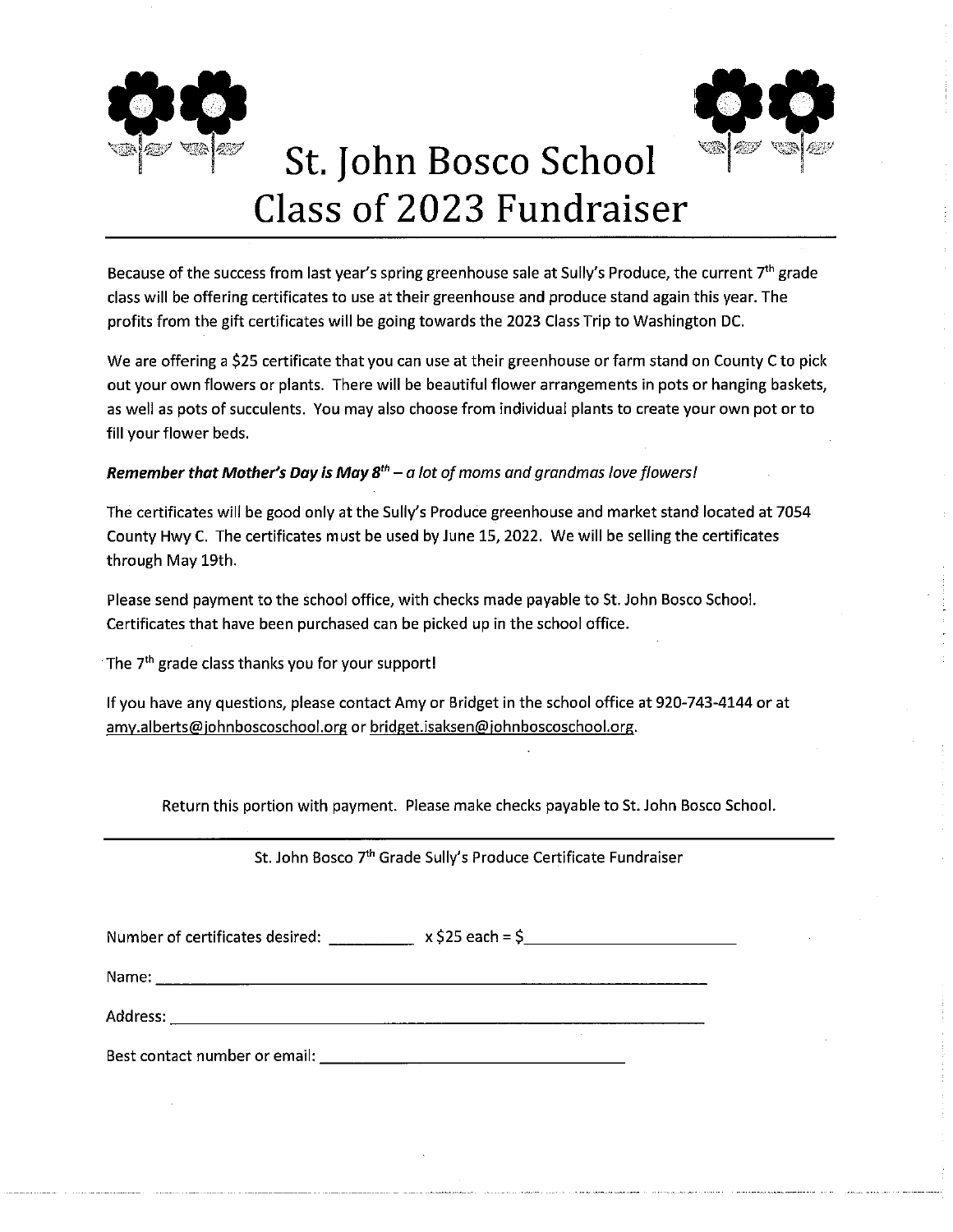

#### **NEWS RELEASE**

#### For more information: Nicole Matson, 715.330.4660

More than 50 schools, churches, municipalities, organizations and private landowners will join forces to plant some 10,000 trees over the next month in the second annual Door County Big Plant, a project of the Climate Change Coalition of Door County (CCC) and part of its 2022 Season of Action.

Beginning Friday, April 22, tree giveaways will be held at Prince of Peace Lutheran Church,

Sturgeon Bay; Egg Harbor's Kress Pavilion, the YMCA, Al Johnson's Stabbur Beer Garden in Sister Bay, Main Street Market in Egg Harbor, Southern Door School, the Baileys Harbor Town Hall and other locations. Every Day Is Earth Day is sponsoring tree giveaways both at Kress Pavilion and Crossroads at Big Creek.

CCC is partnering in a public planting day at Crossroads, 2041 Michigan St., Sturgeon Bay, Saturday, May 14, and with the Door County Environmental Council in a planting at 10 am June 11 at Sturgeon Bay's Sunset Park, 747 N. 3rd Ave.



A complete listing of Big Plant events and the schedule of tree give a ways can be found at www.climatechangedoorcounty.com/door-county-big-plant. The list of groups involved and the number of trees to be planted continues to grow; last year participating groups planted 19,143 trees across the county.

In addition to the Big Plant, the 2022 Season of Action also includes three headline talks by national leaders in climate science and its impacts as well as several field trips. For more information, see www.climatechangedoorcounty.com/a-season-of-action.

Trees are the lungs of the Earth, breathing in carbon dioxide and breathing out the oxygen on which life depends. It's this ability to separate and sequester carbon dioxide that makes trees such an effective way to tackle rising levels of carbon dioxide, produced in large part by burning fossil fuels, and thus to help combat climate change.

Trees also provide essential habitat, clear pollution from the air, prevent soil erosion, protect groundwater, and reduce energy consumption through windbreaks and shading.